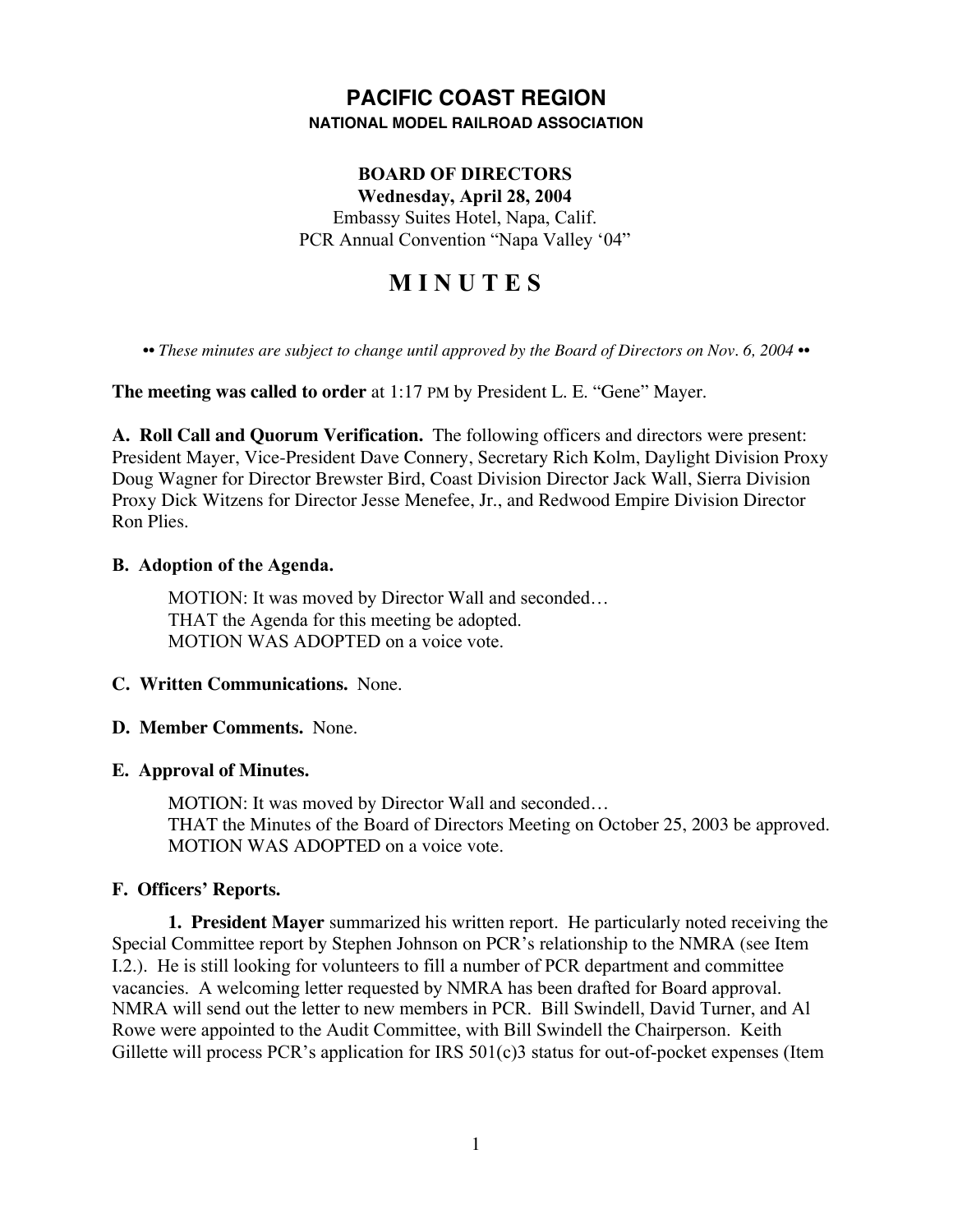I.3). John Edgington will assist him. PCR has not been notified of the status of the Keith Heinsohn estate. (Item I.5).

**2. Vice-President Connery** summarized his written report, focused on Long Range Plan implementation and By-Laws and Manual of Operations updates (see Item H.1 below).

**3. Treasurer Larry Altbaum** was not present, but submitted a written report which says the assets of the Region remain healthy; however, he pointed out that *Branch Line* costs are exceeding budgets by a significant amount.

Board members commented that costs of the *Branch Line* need to be controlled, but to stay with the 40 pages as understood at the previous Board Meeting. A budget deficit will continue until we know what NMRA is doing regarding dues.

**4. Secretary Kolm** had no report.

**5. Trustee Ray deBlieck** was not present.

#### **G. Directors' Reports.**

**1. Daylight Division: Director-Proxy Wagner** commented on Division activities. He noted that communications are difficult because the Division is spread out geographically.

**2. Coast Division: Director Wall** had no report.

**3. Sierra Division: Director-Proxy Witzens** commented on Division activities. He said that Director Menefee has been in the hospital.

**4. Redwood Empire Division: Director Plies** summarized his written report. He said the Division is doing well and there is an optimistic and positive outlook.

**5. Hawaiian Division** -- no director, no report.

# **H. Department and Related Committee Reports**

**1. Administration Department.** President Mayer said he is working on filling the position of Chairperson of the Nominating Committee.

 **• Ballot Committee:** Chairperson Jim Providenza was not present but submitted his report on the election of Directors. The winners were Kermit Paul in Coast Division, Doug Wagner in Daylight Division, Ron Plies in Redwood Empire Division, and Jesse Menefee, Jr. in Sierra Division. There was no election in Hawaiian Division.

MOTION: It was moved by Vice-President Connery and seconded THAT the report of the Ballot Committee be accepted and order the ballots be destroyed. MOTION WAS ADOPTED on a voice vote.

 • **Long Range Plan (LRP) Implementation Committee:** Vice-President Connery, the Chairperson, said the Redwood Empire Division has provided feedback on the LRP. He would like other divisions to also act on the recommendations of the LRP. He pointed out that things can only be implemented at the Division level. H e sent out a letter regarding implementation strategy to Directors, Superintendents, and Division Membership Chairs.

 • **By-Laws and Manual of Operations Committee:** Vice-President Connery, the Chairperson, said that at some point the By-Laws and Manual will have to be revised if the proposed NMRA Regulations are approved. Director Wall said that he has resigned from the Committee; President Mayer then appointed Secretary Kolm to replace him.

**2. Membership Department.** No reports.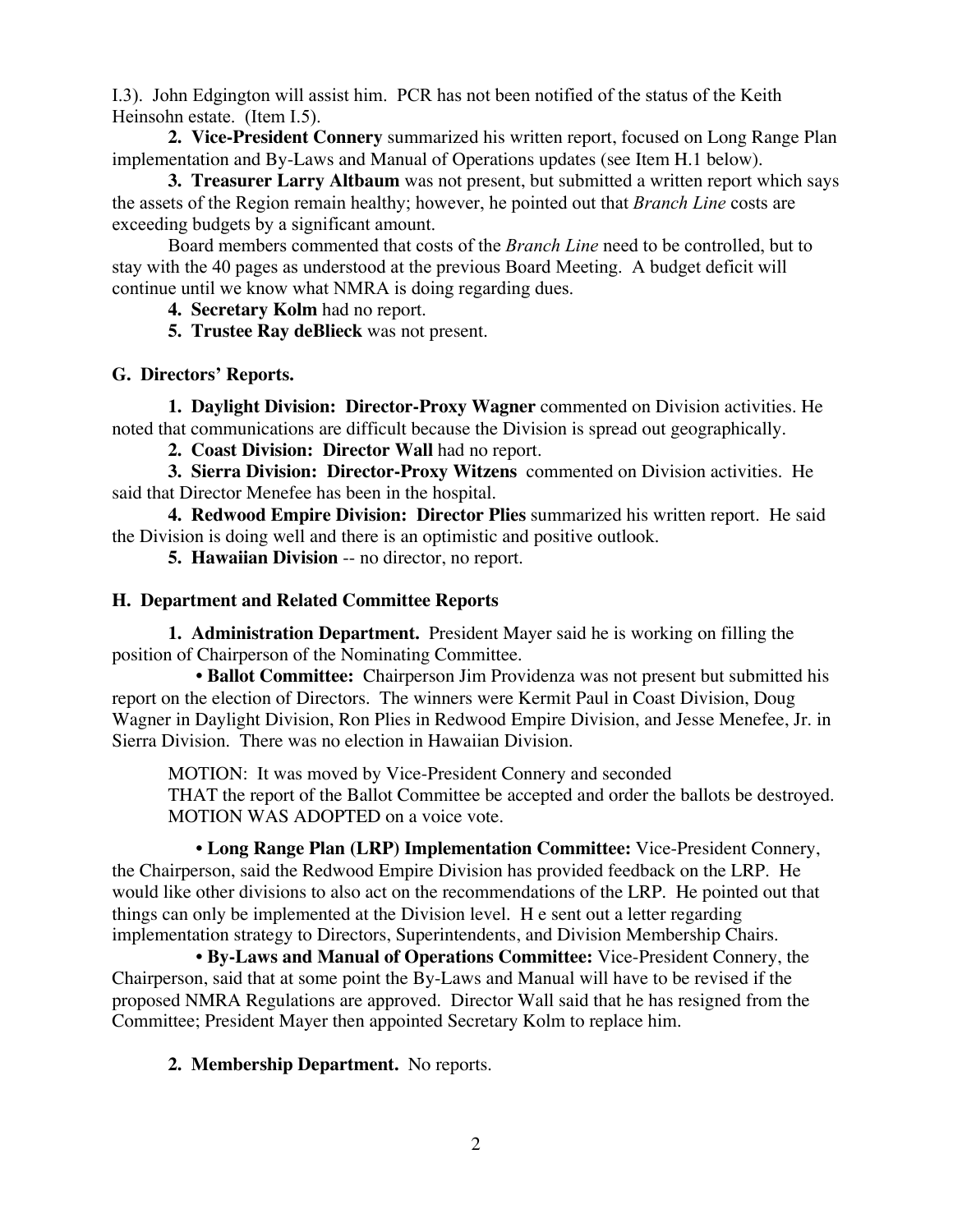*At this point the Board moved the Agenda to Item H.4 and then Item I.1, while Jim Long was available, and then returned to the order of the Agenda.*

**3. Publication Department.** Gus Campagna, Publication Department Manager, reported that his application to the USPS for a non-profit bulk mailing permit for the *Branch Line* was denied. The existing permit is still valid, and he was told the *Branch Line* can include paid advertising under that permit. This would be a source of revenue for the Region. It requires an ownership statement printed in the *Branch Line*.

**4. Convention Department.** Jim Long, Manager of the Convention Department, submitted a written report on the status of conventions:

 • Current 2004 convention, "Napa Valley '04". Convention Chairperson Harold Mentzer commented on the initial attendance figures.

 • 2005 in Concord, "Devil Mountain '05", at the Sheraton Concord Hotel, May 11 - 15. It will be hosted by the Walnut Creek Model Railroad Society. Bill Swindell is the Convention Chairperson and Bob Ferguson is the Registrar.

 • 2006 in Sacramento at the Double Tree Sacramento Hotel, May 3 - 8. It will be hosted by Sierra Division, Sacramento Model Historical Society, and Sacramento Modular Railroad Club. Gene Mayer is the Treasurer and is currently handling things. He said cochairpersons will be appointed.

 • 2007 will be in the Coast Division and the Santa Cruz area is under consideration. Kevin Hurley and Dave Loveless are working on it.

 • 2008 will be in the Daylight Division in the Fresno area. John Houlihan, the Convention Chairperson, talked about his plans for the convention for which the theme will be the San Joaquin & Eastern Railroad. The convention car may be a Southern California Edison refrigerator car.

Manager Long said he has the new PCR Convention Handbook on a CD and he will distribute it. He talked about pursuing joint conventions with PSR or PNR, or both.

MOTION: It was moved by Director Plies and seconded... THAT Jim Long continue negotiations with PSR on joint conventions. MOTION WAS ADOPTED on a unanimous voice vote.

Manager Long said he is resigning effective today, but will stay on until a successor is appointed. (Subsequent to the meeting, Dennis Stokely was appointed the new Manager.)

**5. Contest Department.** Manager Bill Scott reported on activities. He is looking for someplace to store all contest data. He talked about the risers used on the contest room tables (from the hotel) and plans to make risers for use at future conventions.

# **6. Achievement Program Department.** No report.

**7. Non-Rail Activities Department.** No report.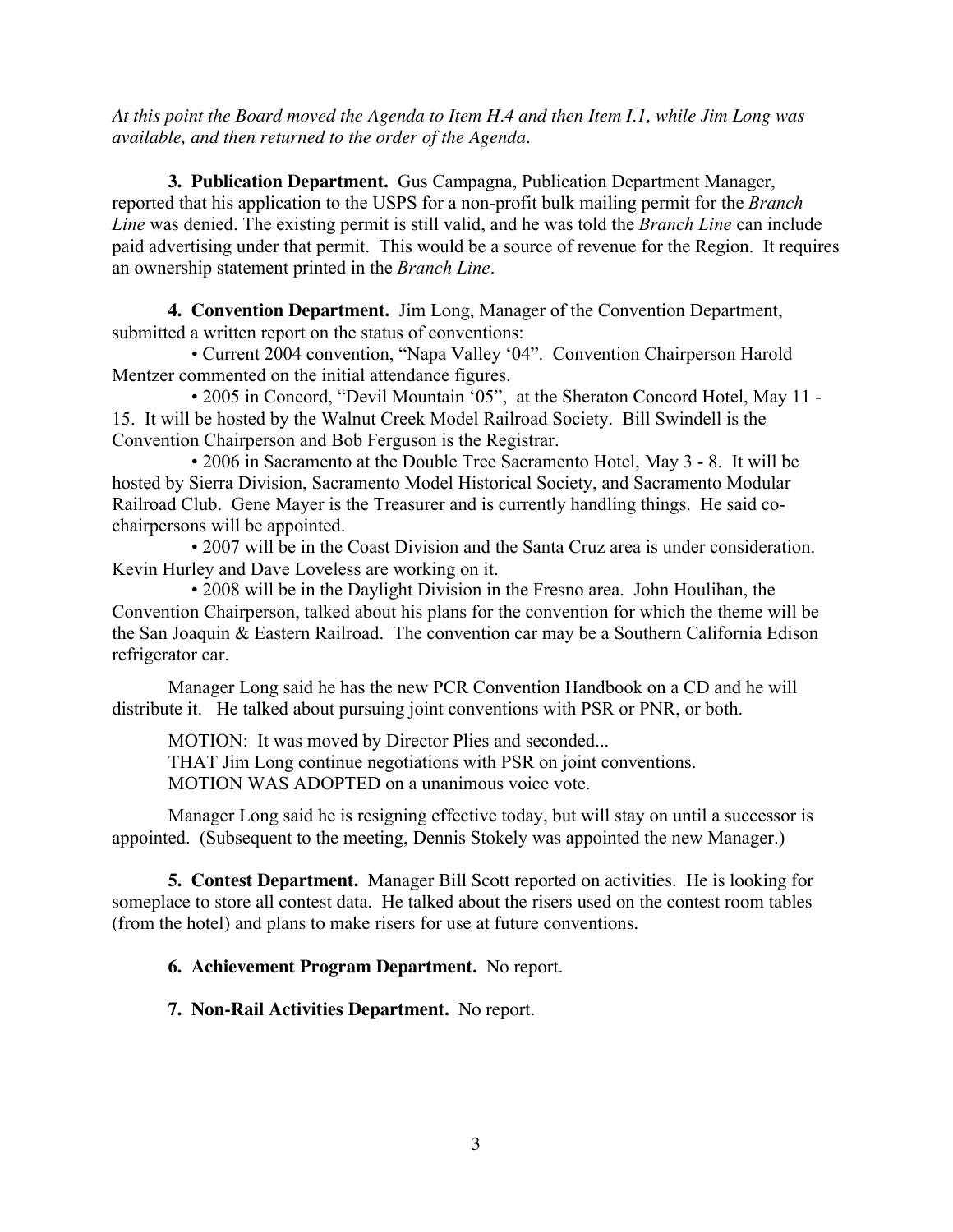#### **I. Unfinished Business**

**1. Purchase of digital projectors.** Special Committee Chairperson Jim Long summarized his written report. He purchased two Sharp PG-A10 projectors at \$998 each by mail order (no sales tax). He recommends that spare bulbs not be purchased at this time because they may not be needed (life of 2,000 hours) and they cost between \$345 and \$440 each. The projectors are stored with Gus Campagna and John Marshall. Jim Long said the remote control unit with each projector does not control the laptop computer connected to the projector. He will investigate and buy an additional remote unit for each if appropriate at a cost of \$100.

Jim Long will write up a standard rental agreement and procedures for handling rental of the projectors, for review by President Mayer and legal counsel.

**2. Effects of changes at NMRA on the Pacific Coast Region.** Chairperson Stephen Johnson summarized the report of the Special Committee appointed by President Mayer to evaluate PCR's position with respect to the NMRA. Members of the Committee included Gus Campagna, Dave Connery, Al Dalcher, John Edginton, Chuck Harmon, and Peter Weiglin.

The Committee concluded that PCR benefits from being part of a vibrant national organization; separation from NMRA would have no guarantee of success; and, there is a concern as to whether NMRA's organizational problems and financial conditions will be corrected. The Committee recommended that the PCR Board of Directors periodically assess the operational and financial conditions and establish a set of actions should it have to respond to significant changes at the NMRA.

Board members commended Johnson for his thorough report and noted that there is nothing for the Board to do right now, until the results of the vote on the proposed NMRA Regulations are known and then seeing what the NMRA does from there.

**3. Change PCR's non-profit organization status to IRS 501(c)3.** See President's report (Item F.1).

**4. Joint activities with Pacific Southwest Region.** See Jim Long's comments and the motion under Convention Department (Item H.4).

**5. Bequest from Keith Heinsohn estate**. See President's report (Item F.1).

**6. Creation of a new separate division in the northern part of the Sierra Division.** Dwayne Coate, the lead on this, was not present and there was no information available. This will not be carried over to the next meeting.

**7. Revenue from "21st Century Limited" Convention account; consider programs and projects of benefit to PCR members.** To be carried over to the next meeting.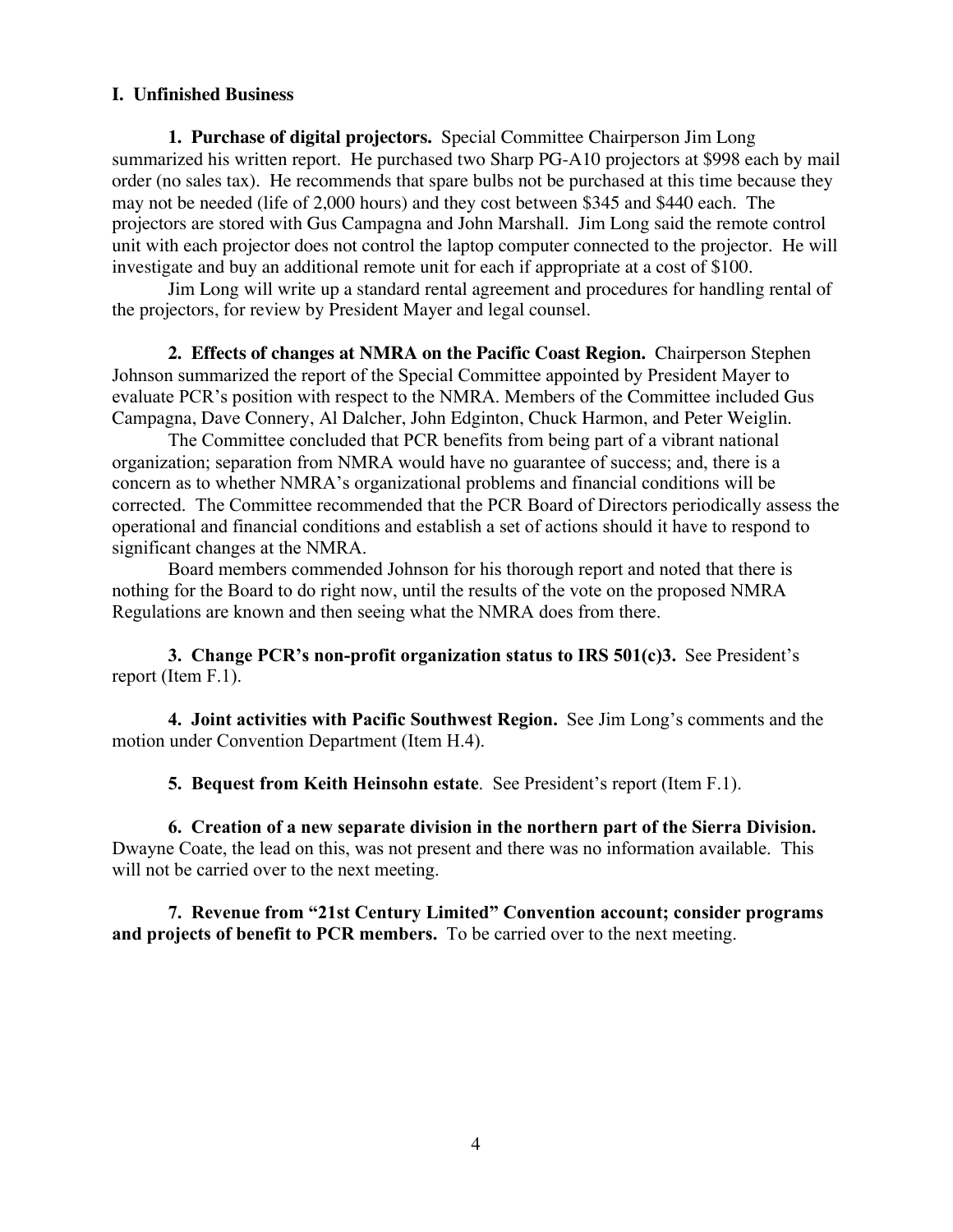#### **J. New Business**

**1. Elected Division Directors assume office.** Directors Kermit Paul of Coast Division, Doug Wagner of Daylight Division, Ron Plies of Redwood Empire Division, and Jesse Menefee, Jr. of Sierra Division assumed office (Director Menefee was not present and there was no election in Hawaiian Division).

**2. Request that NMRA develop and carry out a training program for regional leaders.** Vice-President Connery described the recommendation of the Long Range Plan Implementation Committee. He said this training would be particularly useful during these times of change at the NMRA.

MOTION: It was moved by Vice-President Connery and seconded...

THAT the Board of Directors of the Pacific Coast Region of NMRA requests the NMRA Trustee from the Pacific Coast Region area propose that the NMRA develop and carry out a training program for all Regional Officers, Directors, Managers, and Committee Chairpersons.

MOTION WAS ADOPTED on a unanimous voice vote.

#### **K. Announcements**

**1. Next Board Meeting.** President Mayer said the "mid-year" Board Meeting will be on November 6, 2004 at 1:00 pm at the Sheraton Concord Hotel in Concord.

**L. Adjournment.** The meeting was adjourned at 4:45 PM.

Respectfully submitted,

Olm

Rich Kolm PCR Secretary

Attachment

RLK 10/18/04